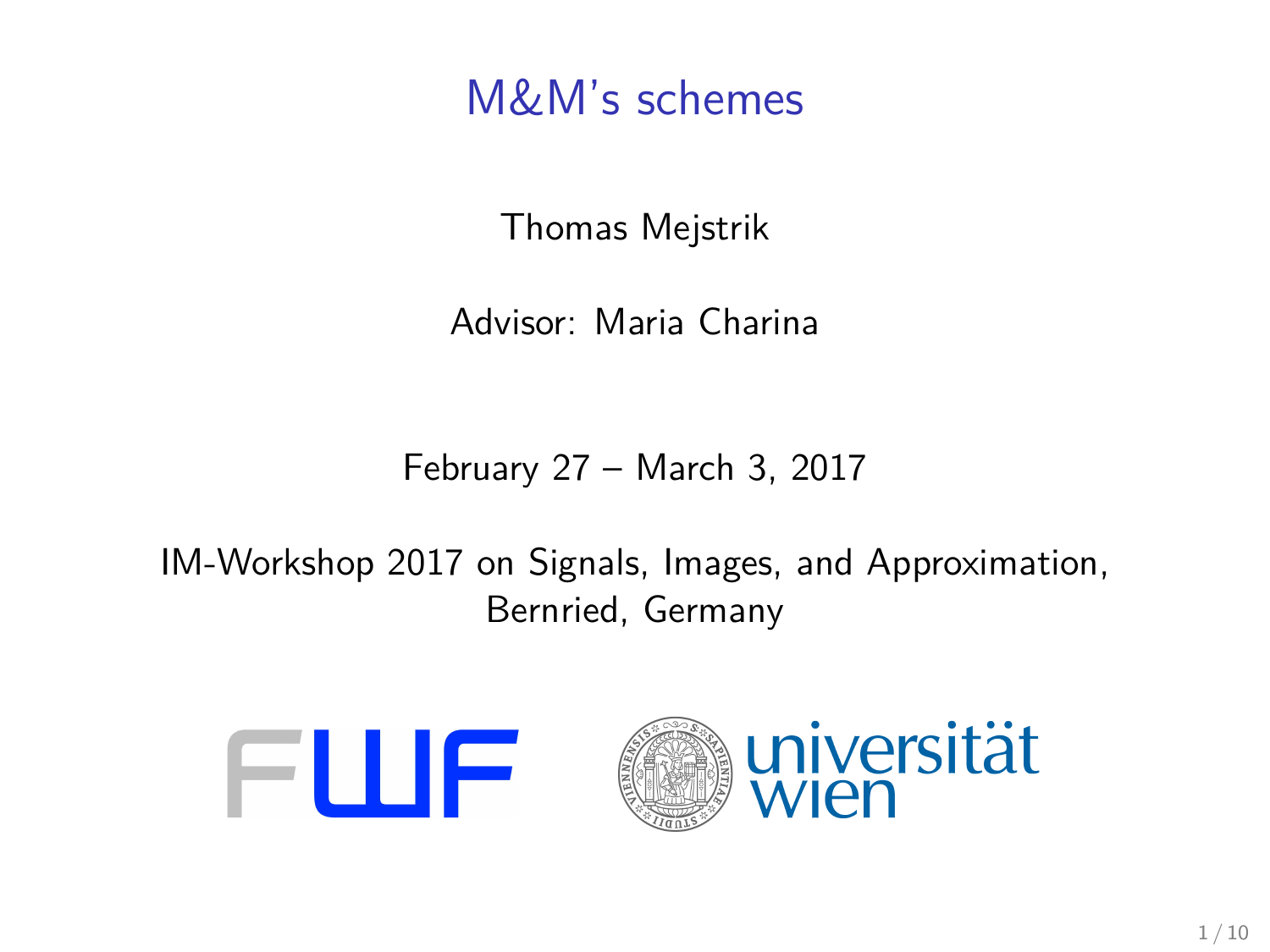# Multivariate subdivision operator

**Definition:** For  $s \in \mathbb{N}$  (dimension),  $a \in \ell_0(\mathbb{Z}^s)$  (mask),  $M \in \mathbb{Z}^{s \times s}$ with  $\rho(M^{-1}) < 1$  (anisoptropic dilation matrix), we define the subdivision operator  $\mathcal{S} = (a, M) : \ell(\mathbb{Z}^s) \to \ell(\mathbb{Z}^s)$  by

<span id="page-1-0"></span>
$$
Sc(\alpha) := \sum_{\beta \in \mathbb{Z}^s} a(\alpha - M\beta)c(\beta), \quad \alpha \in \mathbb{Z}^s. \tag{1}
$$

 $(1)$  is equivalent to matrix-vector multiplication  $Sc$ , where

$$
S = (a(\alpha - M\beta))_{\alpha, \beta \in \mathbb{Z}^s}.
$$
 (2)

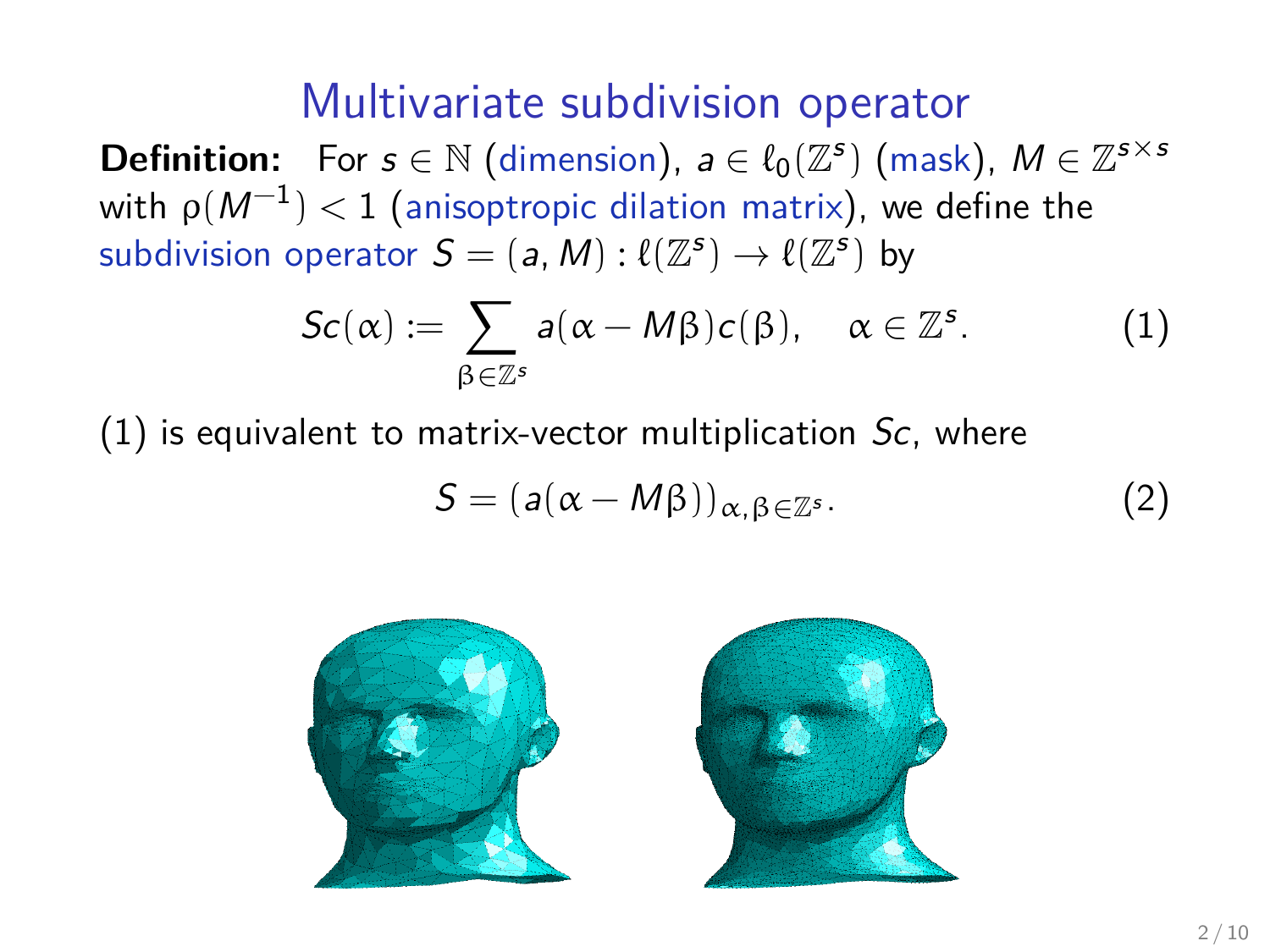# Multiple subdivision scheme

**Definition:** Let  $\mathcal{S} = \big\{ S_j = (a_j, M_j), j = 1, \ldots, J \big\}$  be a finite set of subdivision operators, and  $\{M_j: j=1,\ldots,J\}$  jointly expanding,

JSR 
$$
\left(\left\{M_j^{-1}: j=1,\ldots,J\right\}\right):=\lim_{n\to\infty}\max_{A_k\in\left\{M_j^{-1}\right\}}\left|\left|\prod_{k=1}^n A_k\right|\right|^{1/n}<1.
$$
 (3)

A sequence  $(\mathcal{S}_j)_j\in \mathcal{S}^{\mathbb{N}}$  is called a subdivision scheme.

Types of subdivision schemes:

- Stationary schemes are  $(S_j)_j \in S^{\mathbb{N}}$  with  $S_j = (a, M)$ , de Rahm (1947), Chaikin (1974).
- Non-stationary schemes are  $(\hat{S}_j)_j \in \mathcal{S}^{\mathbb{N}}$  with  $S_j = (a_j, M)$ , N. Dyn, D. Levin (1992), A. Cohen (1996).
- Multiple schemes are  $(S_j)_j \in \mathcal{S}^{\mathbb{N}}$  with  $S_j = (a_j, M_j)$ , T. Sauer (2012).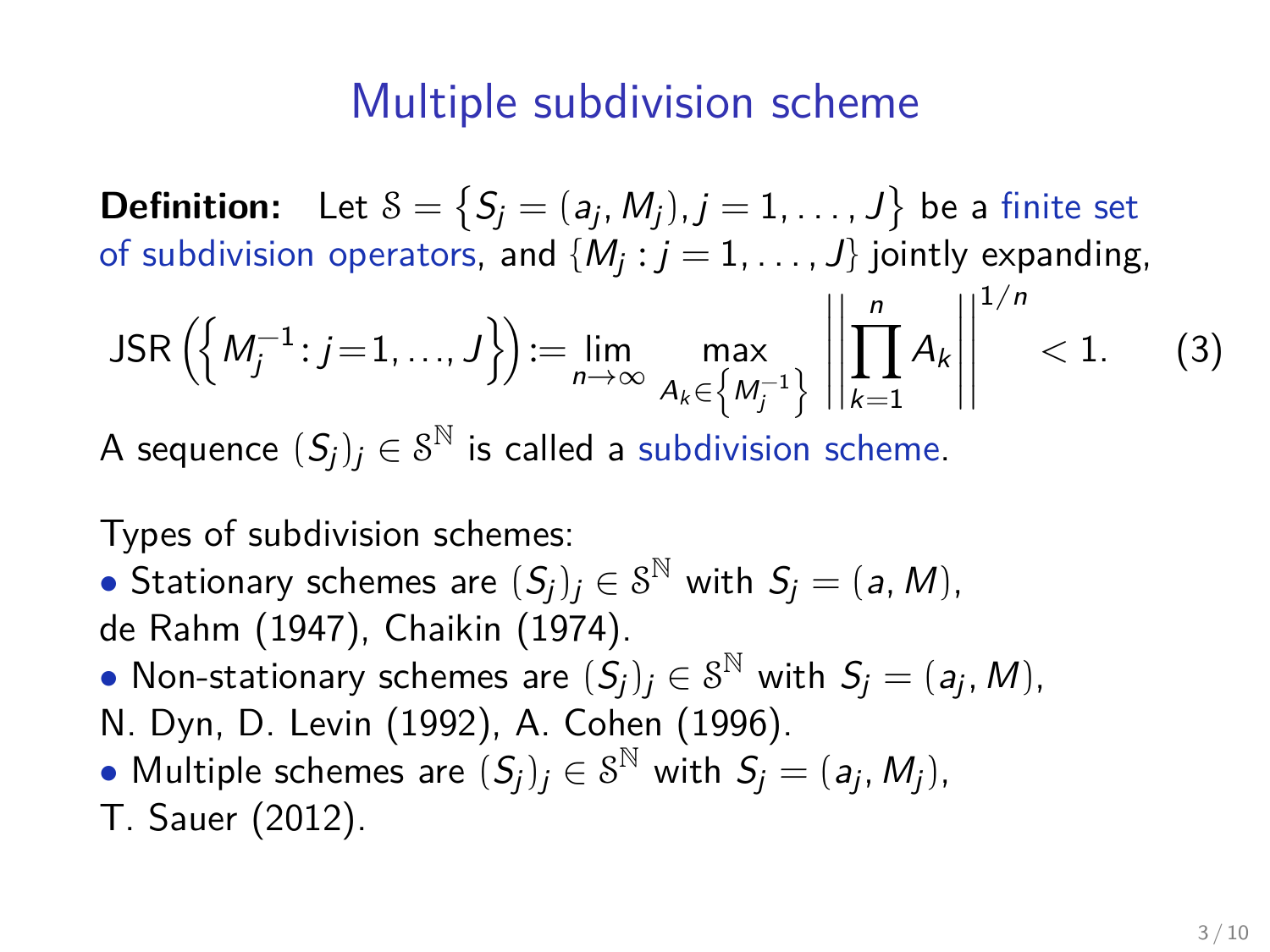Convergence of multiple subdivision schemes: joint spectral radius, restricted spectral radius

**Definition:** A multiple subdivision scheme  $(S_j)_j \in \mathcal{S}^{\mathbb{N}}$  is convergent<sup>a</sup> if  $\forall \mathsf{c} \in \ell_\infty(\mathbb{Z}^{\mathsf{s}}) \; \exists \mathsf{g} \in \mathsf{C}^0(\mathbb{R}^{\mathsf{s}}) : \mathsf{g} = \lim_{n \to \infty}$ <sup>n</sup>→<sup>∞</sup>  $S_n \cdots S_1c$ 

- Stationary schemes (Daubechies, Lagarias, CDM):  $(S = (a, M))_j \in \mathcal{S}^{\mathbb{N}}$  convergent  $\Leftrightarrow$  Joint spectral radius  $< 1$ .  $\Leftrightarrow$  Restricted spectral radius  $< 1$
- Non-stationary schemes (Charina, Conti, Guglielmi, Protasov):  $(S_j = (a_j, M))_j \in \mathcal{S}^{\mathbb{N}}$  convergent  $\Leftarrow$  Joint spectral radius  $< 1$
- Multiple schemes (Sauer): All  $(\dot{S_{j}}\!=\!(a_{j},M_{j}))_{j}\in\mathcal{S}^{\mathbb{N}}$  convergent  $\Leftrightarrow$  Restricted spectral radius  $< 1$

**Result (Mejstrik 2016):** JSR = RSR for multiple schemes

$$
{}^{\mathsf{a}}\mathsf{g}=\lim_{n\to\infty}S_n\cdots S_1\mathsf{c}\Leftrightarrow \lim_{n\to\infty}\big|\big|\mathsf{g}(M_1^{-1}\cdots M_n^{-1}\cdot)-S_n\cdots S_1\mathsf{c}(\cdot)\big|\big|_{\ell_\infty}=0.
$$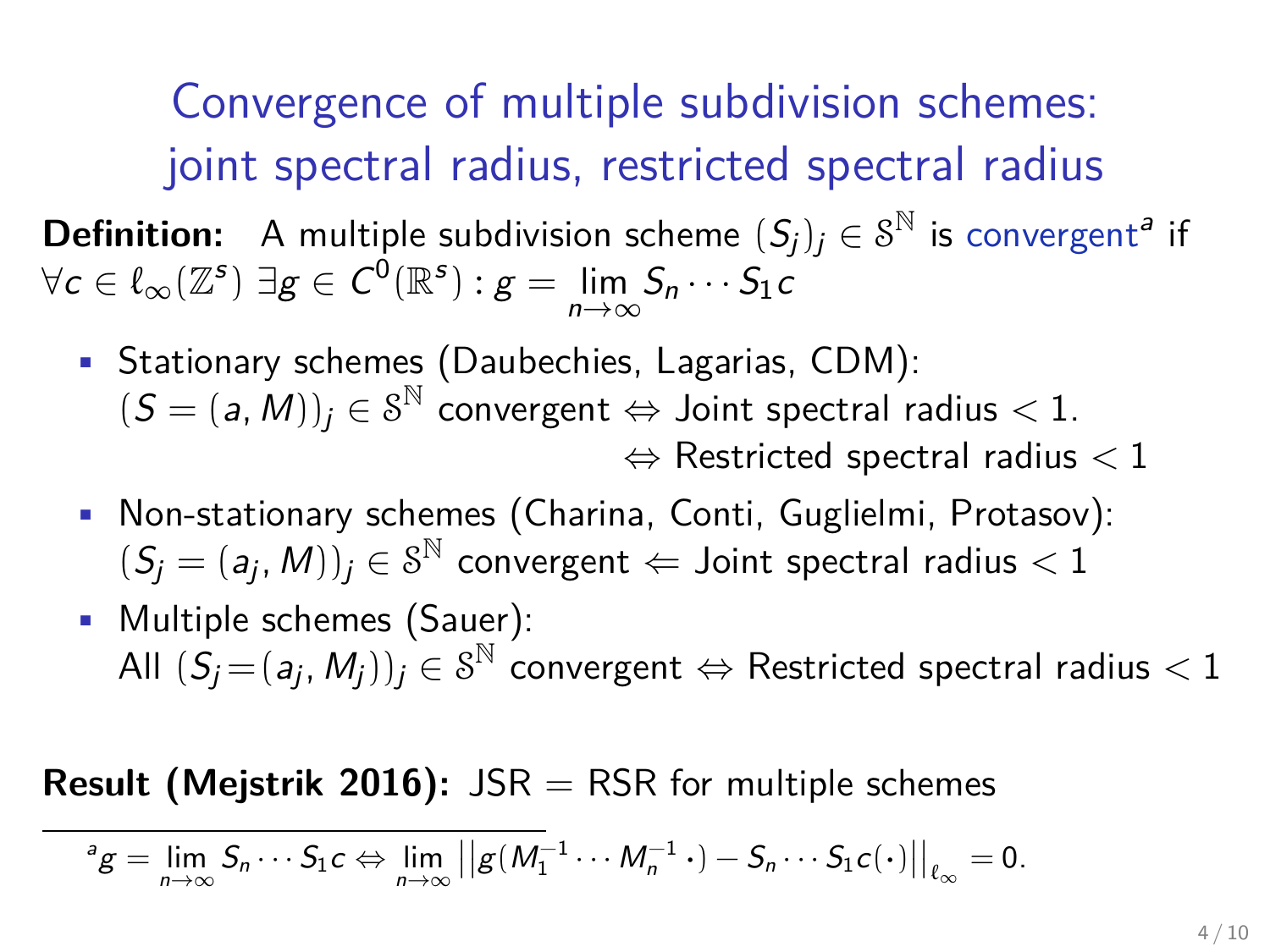Multiple subdivision schemes: univariate example

$$
\mathcal{S} = \{S_1 = (a_1, M_1 = 3), S_2 = (a_2, M_2 = 2)\},
$$
  

$$
a_1 = 1/2 \begin{pmatrix} 1 & 1 & 2 & 1 & 1 \end{pmatrix} \text{ and } a_2 = 1/4 \begin{pmatrix} 1 & 3 & 3 & 1 \end{pmatrix}.
$$



Starting sequence c is the Dirac-delta sequence.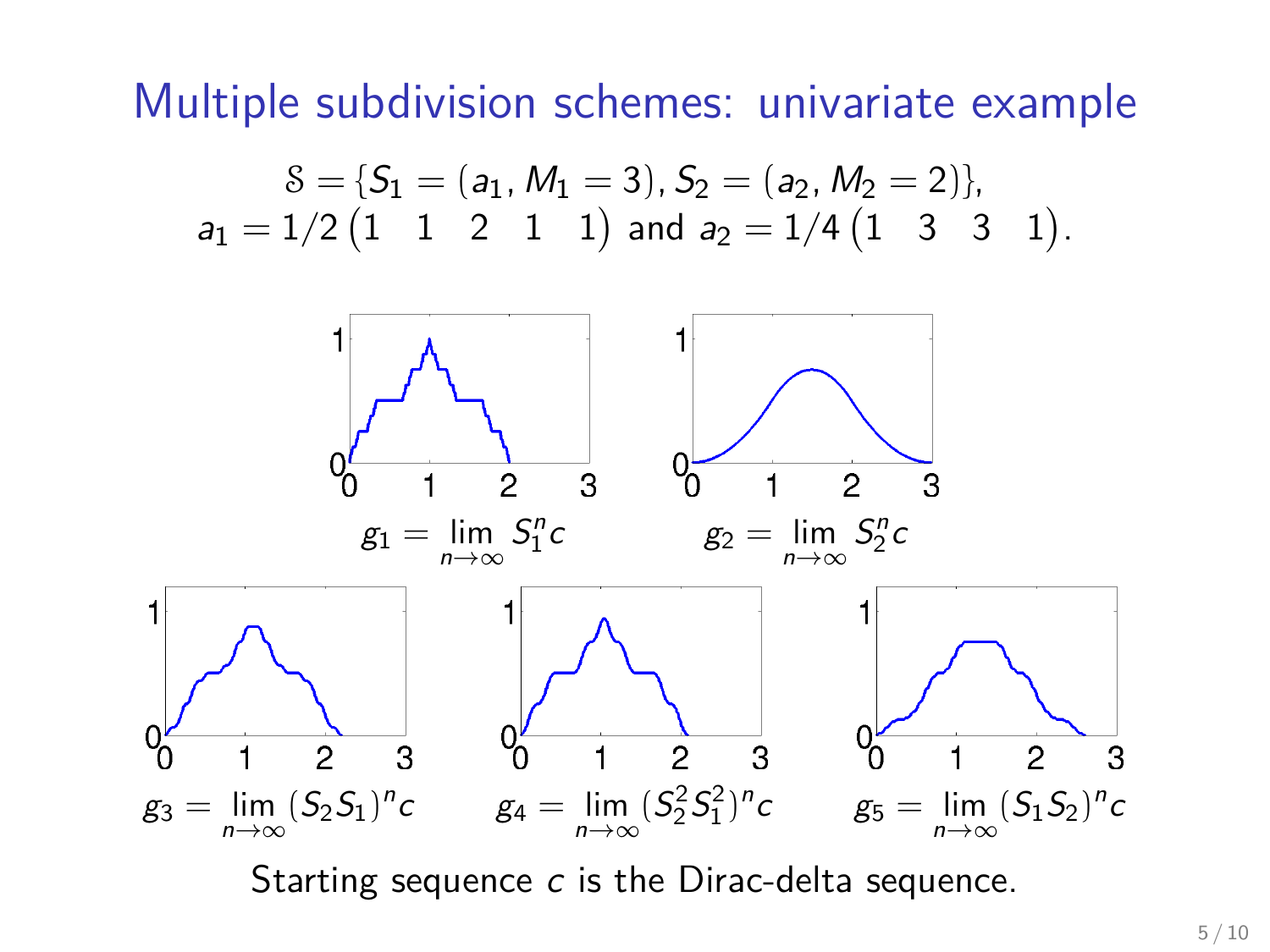#### Joint spectral radius approach

$$
\begin{array}{c} \mathcal{S}=\{S_1=(a_1,M_1=3), S_2=(a_2,M_2=2)\}, \\ a_1=1/2 \begin{pmatrix} 1 & 1 & 2 & 1 & 1 \end{pmatrix} \text{ and } a_2=1/4 \begin{pmatrix} 1 & 3 & 3 & 1 \end{pmatrix}. \\ S_j=(a_j(M_j\alpha-\beta))_{\alpha,\beta\in\mathbb{Z}^s}, j=1,2. \end{array}
$$

• Transition matrices:

$$
T_{1,0} = 1/2 \begin{bmatrix} 1 & 0 & 0 \\ 1 & 2 & 1 \\ 0 & 0 & 1 \end{bmatrix}, T_{1,1} = 1/2 \begin{bmatrix} 1 & 1 & 0 \\ 1 & 1 & 2 \\ 0 & 0 & 0 \end{bmatrix}, T_{1,2} = 1/2 \begin{bmatrix} 2 & 1 & 1 \\ 0 & 1 & 1 \\ 0 & 0 & 0 \end{bmatrix},
$$
  
\n
$$
T_{2,0} = 1/4 \begin{bmatrix} 1 & 0 & 0 \\ 3 & 3 & 1 \\ 0 & 1 & 3 \end{bmatrix}, T_{2,1} = 1/4 \begin{bmatrix} 3 & 1 & 0 \\ 1 & 3 & 3 \\ 0 & 0 & 1 \end{bmatrix}.
$$
  
\n
$$
V = \begin{bmatrix} 1 & 1 & 1 \end{bmatrix}^{\perp}
$$

• Convergence analysis:

 $\mathsf{JSR}(\{\mathcal{T}_{1,0}|_V, \mathcal{T}_{1,1}|_V, \mathcal{T}_{1,2}|_V, \mathcal{T}_{2,0}|_V, \mathcal{T}_{2,1}|_V\}) = \frac{1}{2} < 1 \Rightarrow \mathsf{Convergence}$ • Hölder regularity:

$$
\mathcal{L}_3 = \lim_{n \to \infty} (S_2 S_1)^n \delta \quad \mathcal{L}_4 = \lim_{n \to \infty} (S_2^2 S_1^2)^n \delta
$$
  
0.630 0.712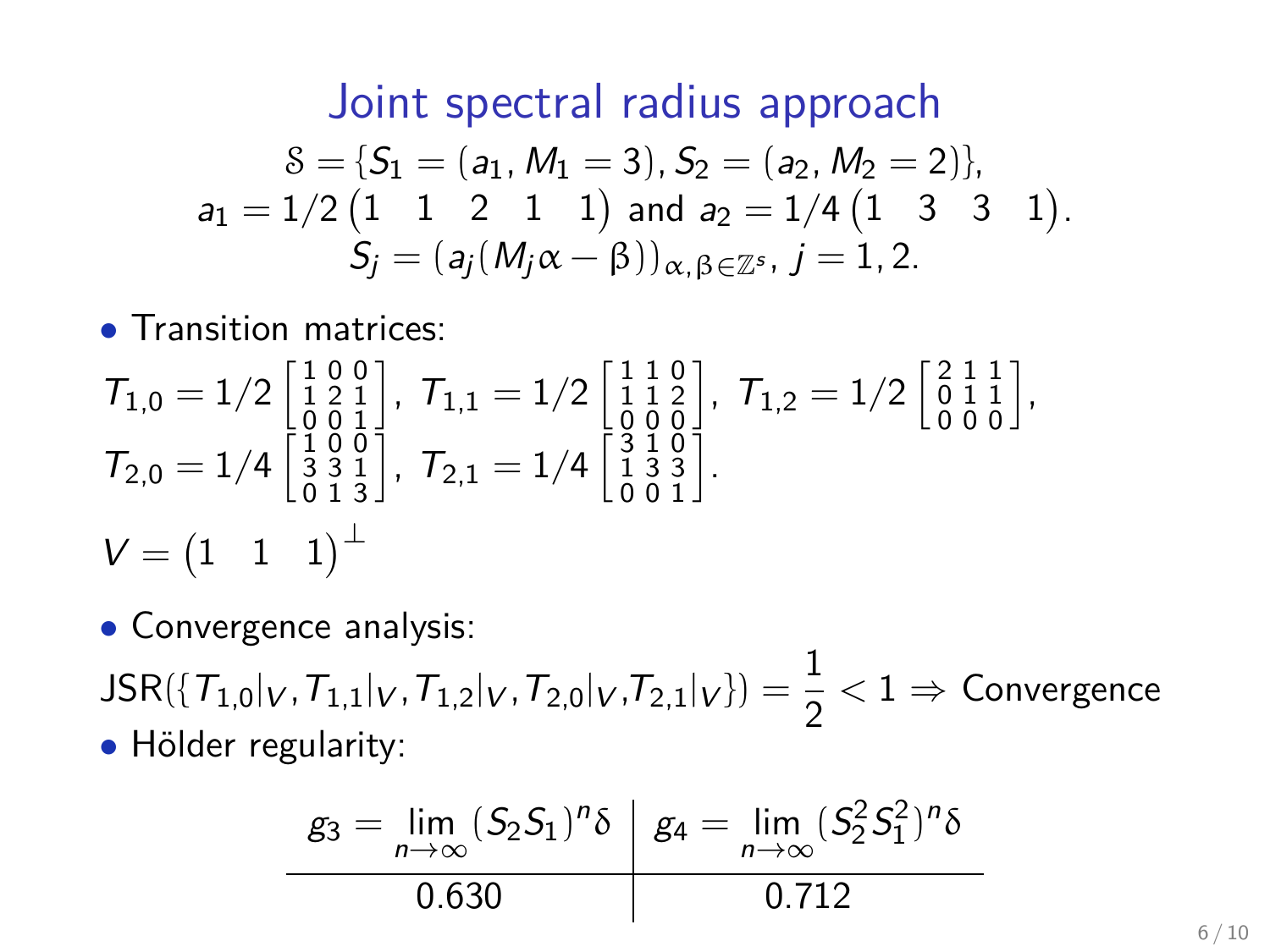## Joint spectral radius approach

**Definition:** Let  $S = \{S_j = (a_j, M_j) : j = 1, \ldots, J\}$  be a finite set of subdivision operators.

• Set of transition matrices  $\mathfrak{T}:=\big\{\,T_{j,d}: d\in D_j, j=1,\ldots,J\big\},$ 

$$
T_{j,d} = (a_j(M_j\beta - \alpha + d))_{\alpha,\beta \in \Omega} \in \mathbb{R}^{|\Omega| \times |\Omega|}
$$
 (4)

with  $\Omega \subset \mathbb{Z}^s$  finite,  $d \in D_j \simeq \mathbb{Z}^s/M_j\mathbb{Z}^s$ ,  $j = 1, \ldots, J$ .

- Difference subspace:  $V:=(1,\cdots,1)^{\perp}\subseteq\mathbb{R}^{|\Omega|}$ ,
- Restriction of T to  $V: \mathcal{T}|_V := \big\{ T_{j,d}|_V : d \in D_j, j = 1, \ldots, J \big\}$
- Joint spectral radius corresponding to S is defined by

$$
JSR(\mathcal{T}|_V) := \lim_{n \to \infty} \max_{A_i \in \mathcal{T}|_V} \left| \left| \prod_{i=1}^n A_i \right| \right|^{1/n}.
$$
 (5)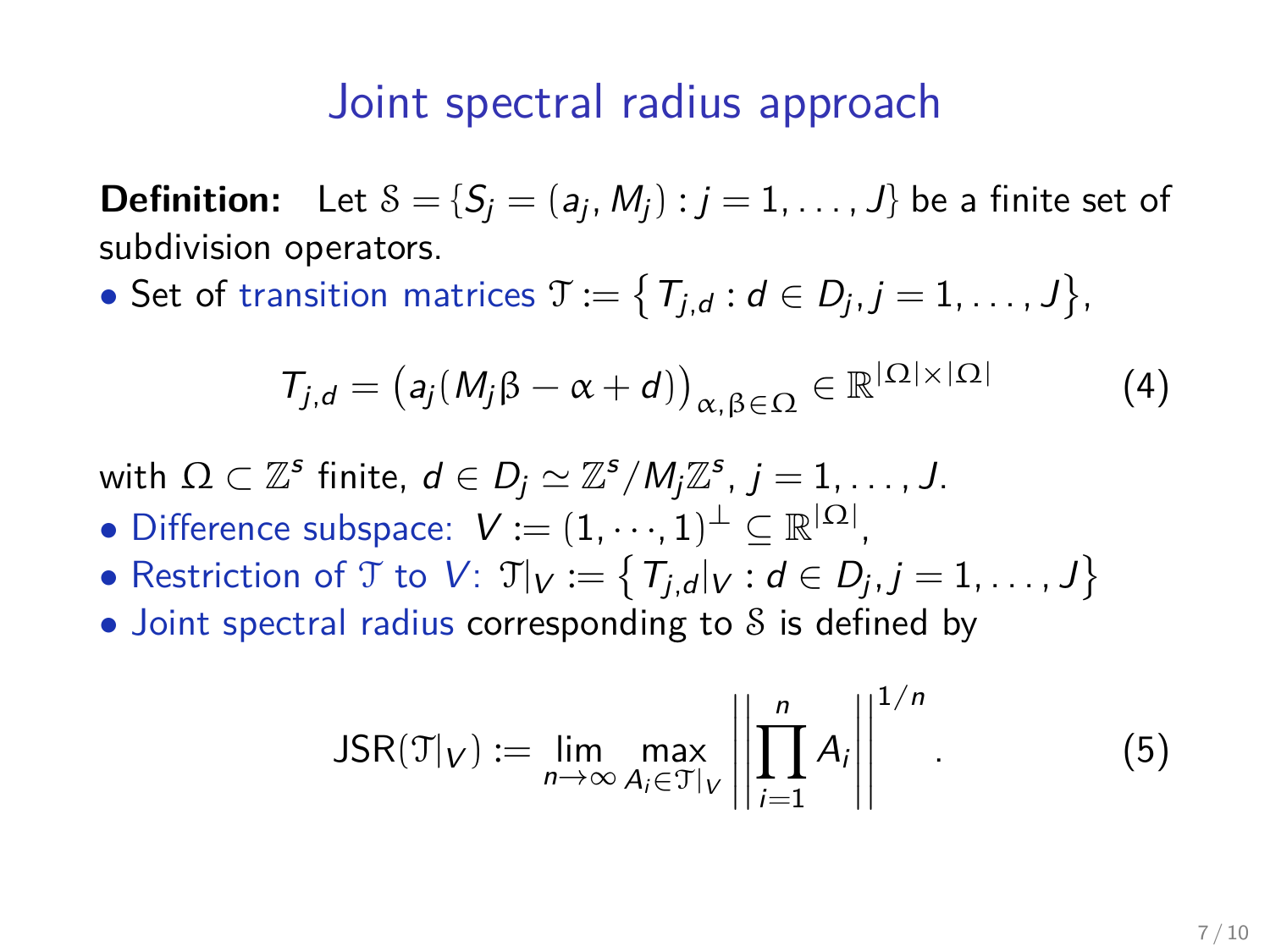## Goal: JSR and multiple subdivision schemes

 $\mathcal{S} = \{\mathcal{S}_j = (\mathsf{a}_j, \mathsf{M}_j) : j = 1, \dots, J\}$  finite set of subdivision operators,  $\mathfrak{T}=\{\, \mathcal{T}_{j,d}: d\in D_j, j=1,\ldots,J \}$  finite set of transition matrices.

**Theorem (Mejstrik, 2016):** All  $(S_j)_j \in \mathcal{S}^{\mathbb{N}}$  are convergent  $\Leftrightarrow \mathsf{JSR}(\mathfrak{I}|_V) < 1$  .

**Definition:** For  $k = 1, ..., s$  we define  $\nabla_k : \ell(\mathbb{Z}^s) \to \ell(\mathbb{Z}^s)$  by

$$
\nabla_k c := c(\cdot) - c(\cdot - \varepsilon_k), c \in \ell(\mathbb{Z}^s).
$$
 (6)